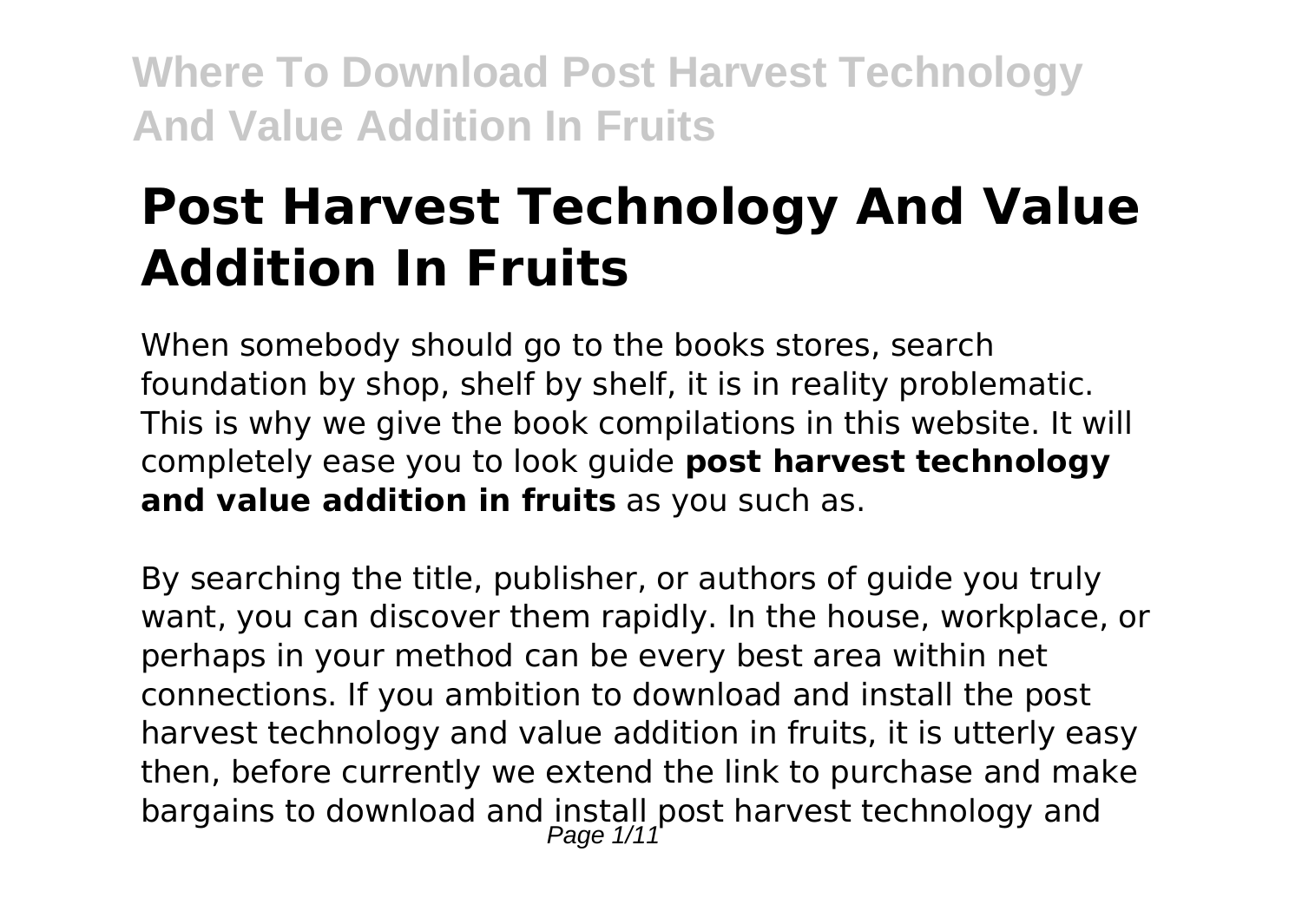value addition in fruits hence simple!

It's easy to search Wikibooks by topic, and there are separate sections for recipes and childrens' texbooks. You can download any page as a PDF using a link provided in the left-hand menu, but unfortunately there's no support for other formats. There's also Collection Creator – a handy tool that lets you collate several pages, organize them, and export them together (again, in PDF format). It's a nice feature that enables you to customize your reading material, but it's a bit of a hassle, and is really designed for readers who want printouts. The easiest way to read Wikibooks is simply to open them in your web browser.

#### **Post Harvest Technology And Value**

Post harvest technology and value addition in Food Processing. While increased productivity is an essential component of a vibrant agricultural sector, improved post-harvest handling and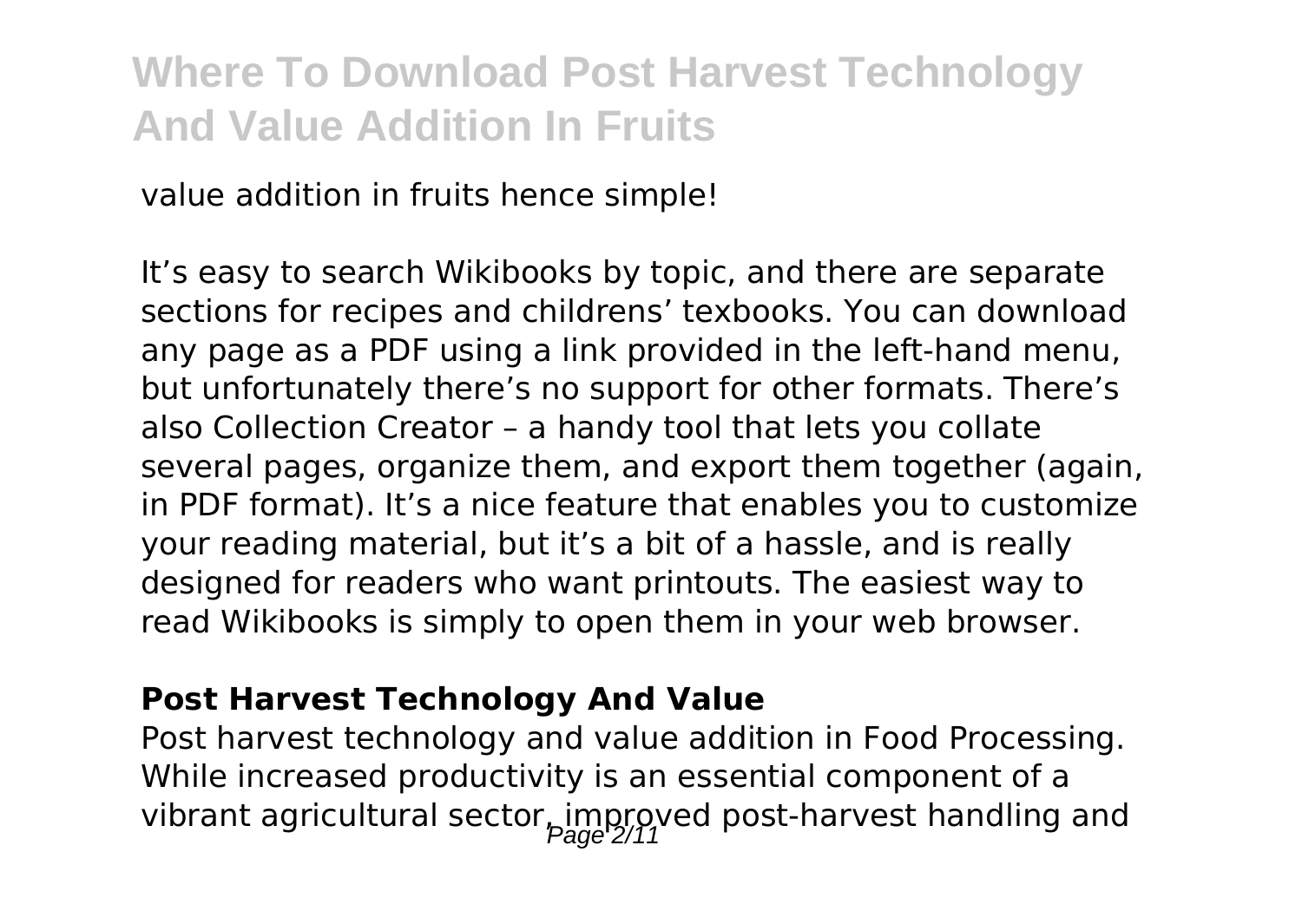processing is essential to ensure high-quality products reach the markets.

#### **Post Harvest Technology And Value Addition (2) - Telangana ...**

Post harvest technology and value addition in Food Processing. While increased productivity is an essential component of a vibrant agricultural sector, improved post-harvest handling and processing is essential to ensure high-quality products reach the markets. Too often, even when the yields are high, producers lose income due to poor post-harvest practices.

**Post harvest technology and value addition in Food ...** Post harvest technology and value addition in Food Processing While increased productivity is an essential component of a vibrant agricultural sector, improved post-harvest handling and processing is essential to  $ensup_{\text{max}}$  high-quality products reach the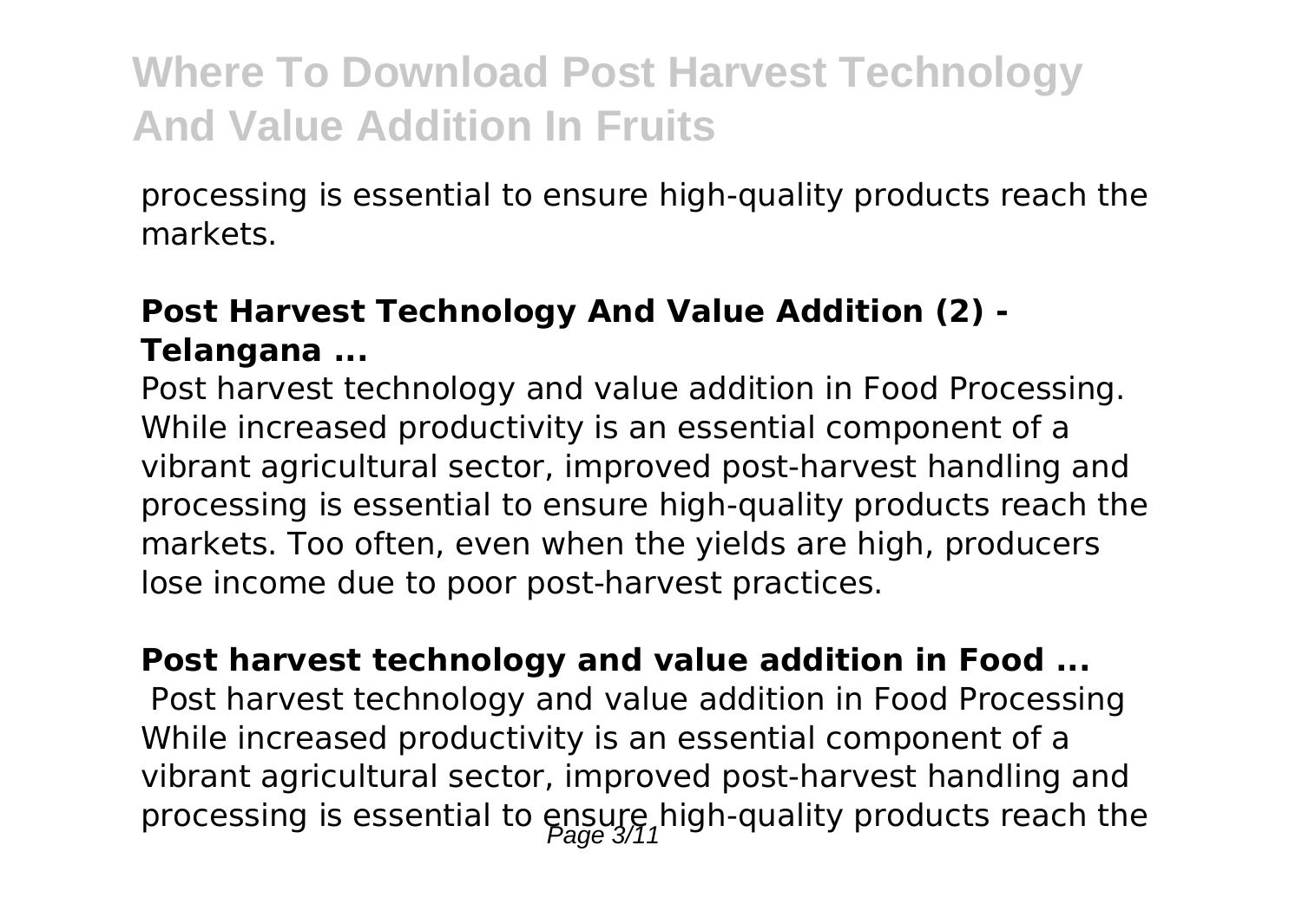markets

### **Post Harvest Technology And Value Addition (2) - Andhra**

**...**

Abstract Post harvest technology (PHT) is the method applied to the produce after harvest for its protection, processing, distribution, marketing, and utilization to cater the food and nutritional demands of the consumers. Post-harvest losses are very high in most of the food items including mushrooms because of high content of water.

#### **Advances in post-harvest technology and value additions of ...**

Post Harvest Technology Management and Value - added Food processing - Canadian Experience " by Dr. Venkatesh Meda, Professor, Chemical and Biological Engineering - University of Saskatchewan ... Page 4/11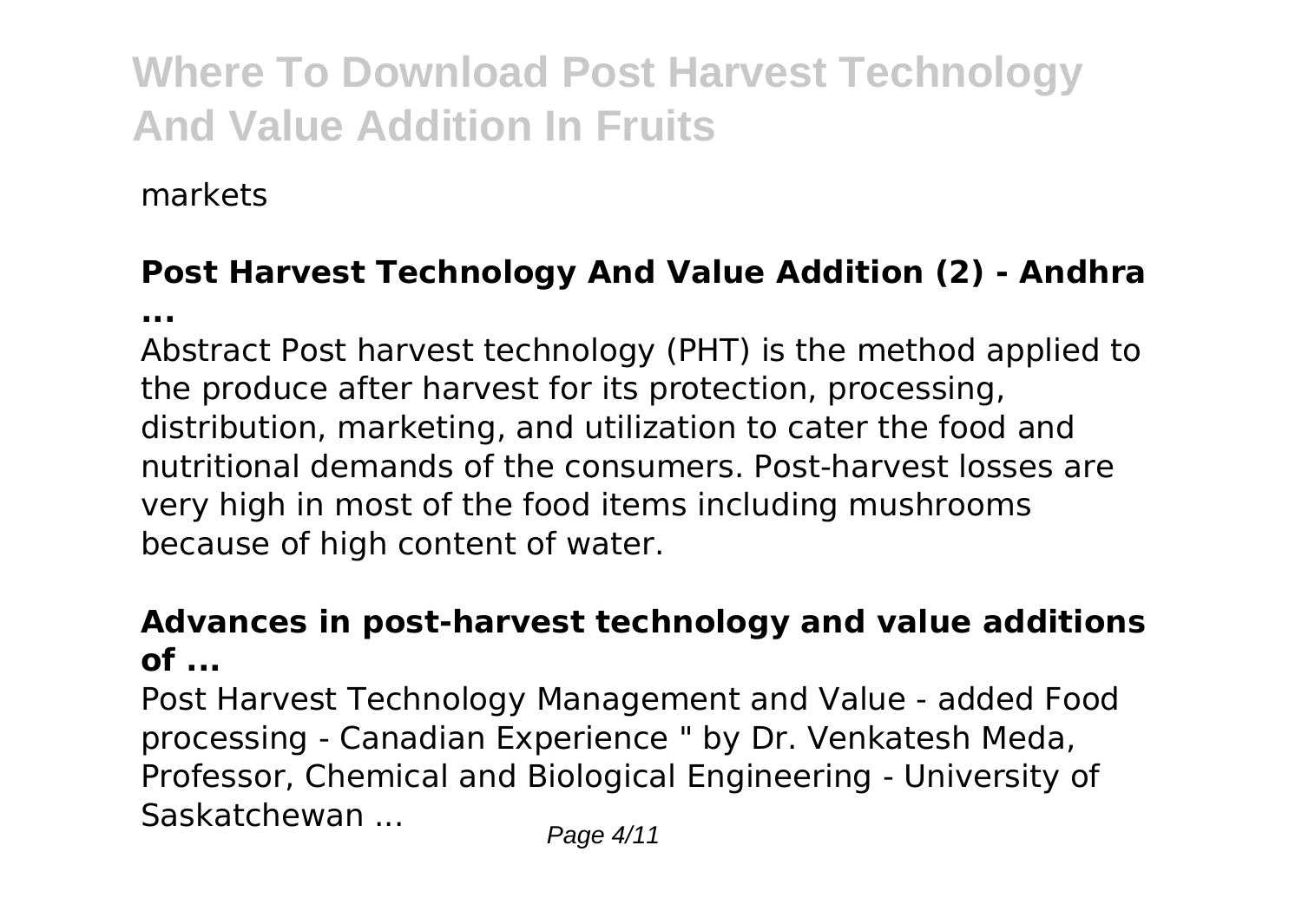#### **Post Harvest Technology Management and Valu -added Food processing Canadian Experience**

Post-harvest technology plays a key role in minimizing losses during handling, processing, and preservation of oilseed crops and their products. By adopting proper post-harvest technology, the input cost in the processing of oilseeds is reduced and the oil yield is increased.

### **Post-Harvest Technology of Cereals, Pulses, and Oilseeds**

**...**

Postharvest Technology Postharvest technologies aimed at extending the shelf life of fresh fruits and vegetables may support consumer-perceived freshness and influence the likelihood of their purchase and increase consumption opportunities. From: Postharvest Handling (Third Edition), 2014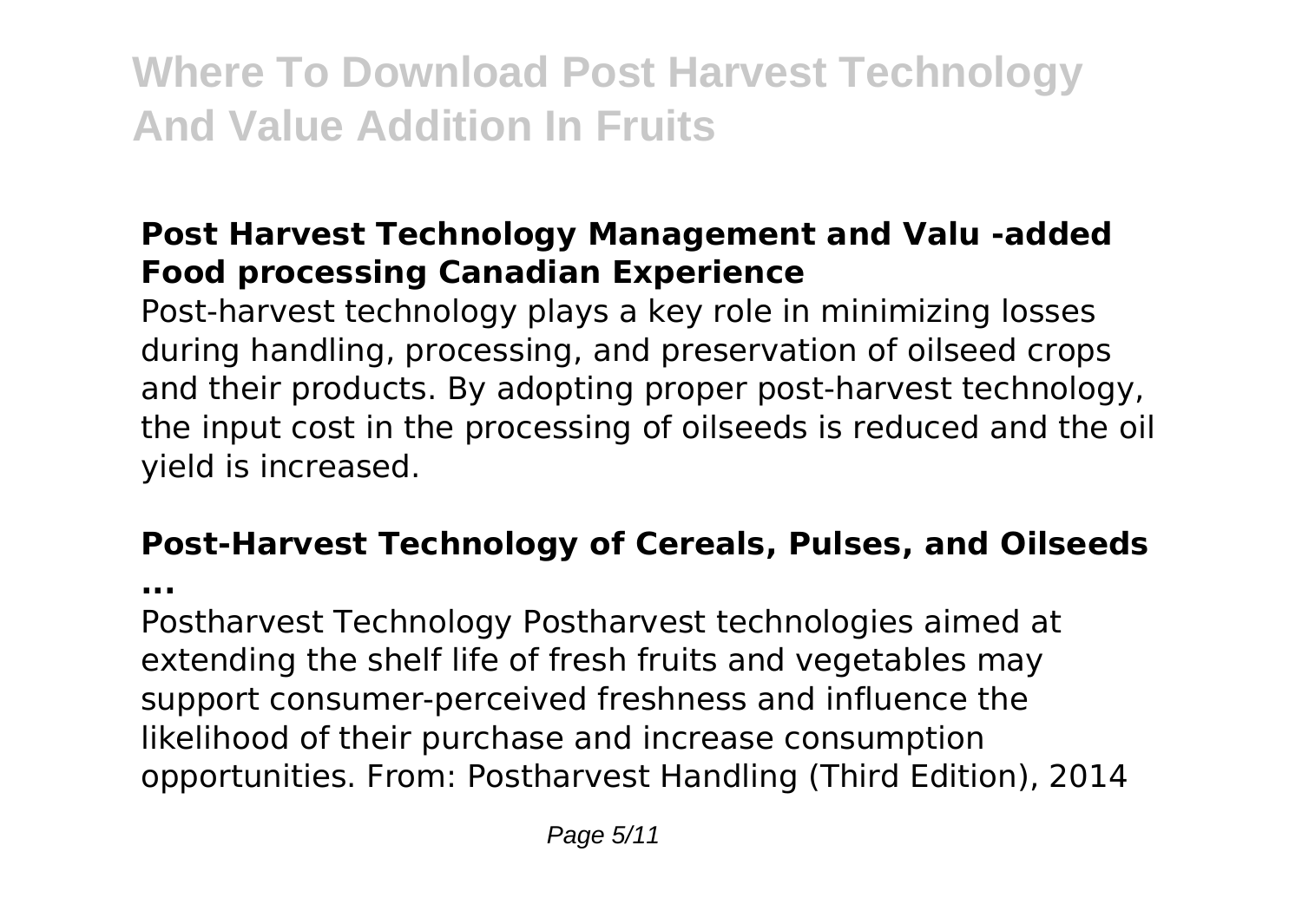#### **Postharvest Technology - an overview | ScienceDirect Topics**

Brain storming workshop on Post-Harvest Technology and Value Addition organized by Haryana Kisan Ayog was held on 9thJune, 2014 at the Lecture Hall, Directorate of Human Resource Management, CCS HAU, Hisar. About 100 Scientists from the CCS HAU, Hisar and LUVAS, Hisar participated and took part in the deliberations.

#### **Workshop on Post Harvest Technology and Value Addition in ...**

Outlines of Post Harvest Management & Value Addition of Fruits & vegetable. Importance of post harvest technology of horticultural crops. Maturity indices, harvesting and post harvest handling of fruits and vegetables. Maturity and ripening process. Factors affecting ripening can be physiological, physical, or biotic. Page 6/11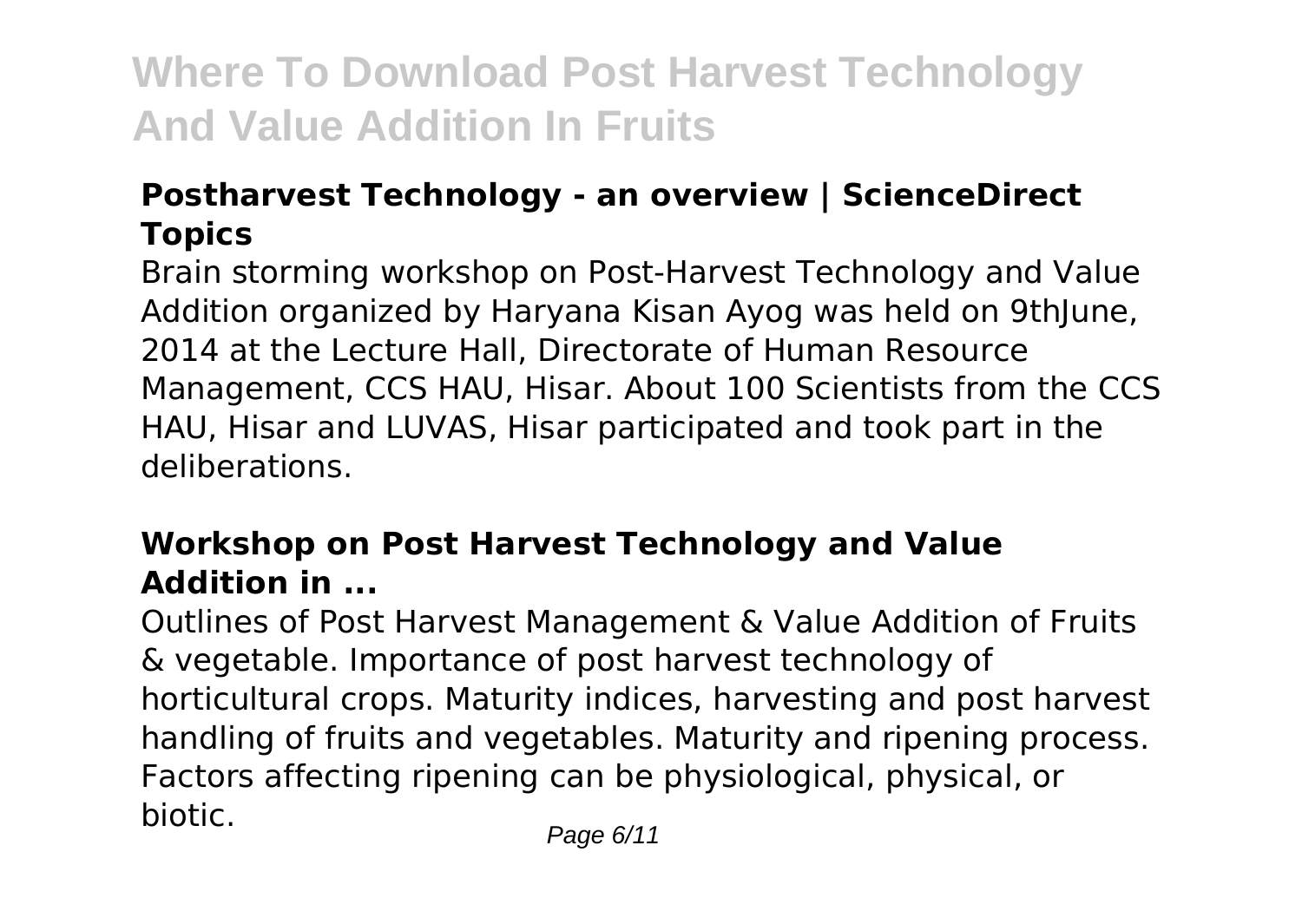#### **Post Harvest Management & Value Addition of Fruits ...**

Mission, Vision, & Values Post Harvest Technologies, Inc. (PHT) is a management, investment and consulting company.

#### **Post Harvest Technologies, Inc.**

Post-harvest technologies constitute an inter-disciplinary science and techniques applied to agricultural commodities after harvest for the purpose of preservation, conservation, quality control/enhancement, processing, packaging, storage, distribution, marketing, and utilization to meet the food and nutritional requirements of consumers in relation to their needs.

#### **Lecture 1: Importance of Postharvest Technology**

Hello everyone, The UC Postharvest Technology Center has made the difficult decision to shift the Postharvest Technology of Horticultural Crops Short Course to a virtual format in 2020. That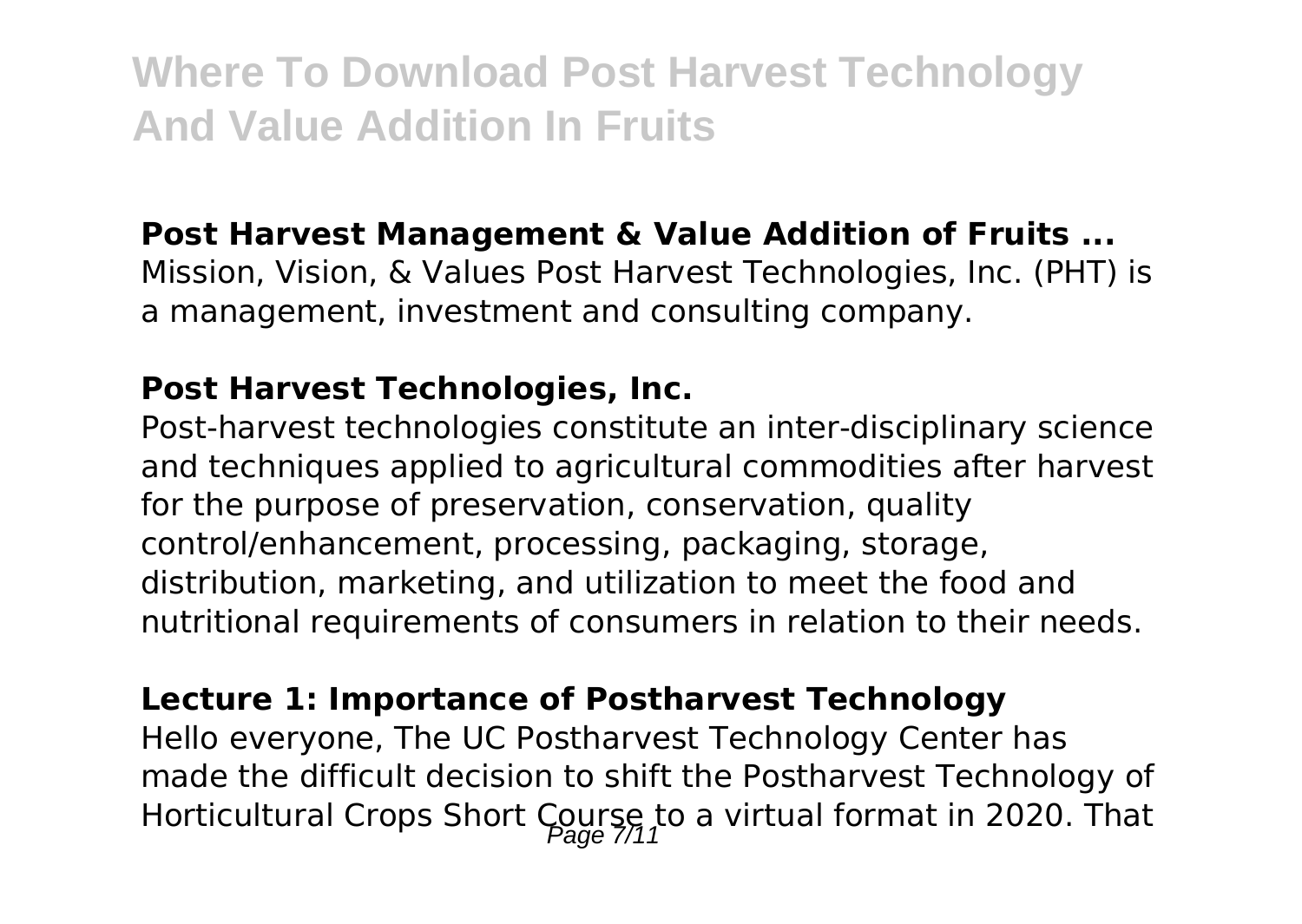said, we are super excited about our plans for an exciting, interactive format for this online course, including all topics and demos from the usual course, and hope to attract a diverse group of ...

#### **Welcome - UC Postharvest Technology Center**

The objective of post-harvest handling is, therefore, the creation of an understanding of all the operations concerned from harvesting to distribution so as to enable people to apply the proper technology in each step and in such a way to

#### **(POSTHARVEST) HANDLING OF FRESH FRUITS AND VEGETABLES**

Post Harvest Technology of Horticultural Crops ... minimum value f or sol ids and higher limit for acid may be set. Starch content is . 9 . being used for mangoes, banana & apple.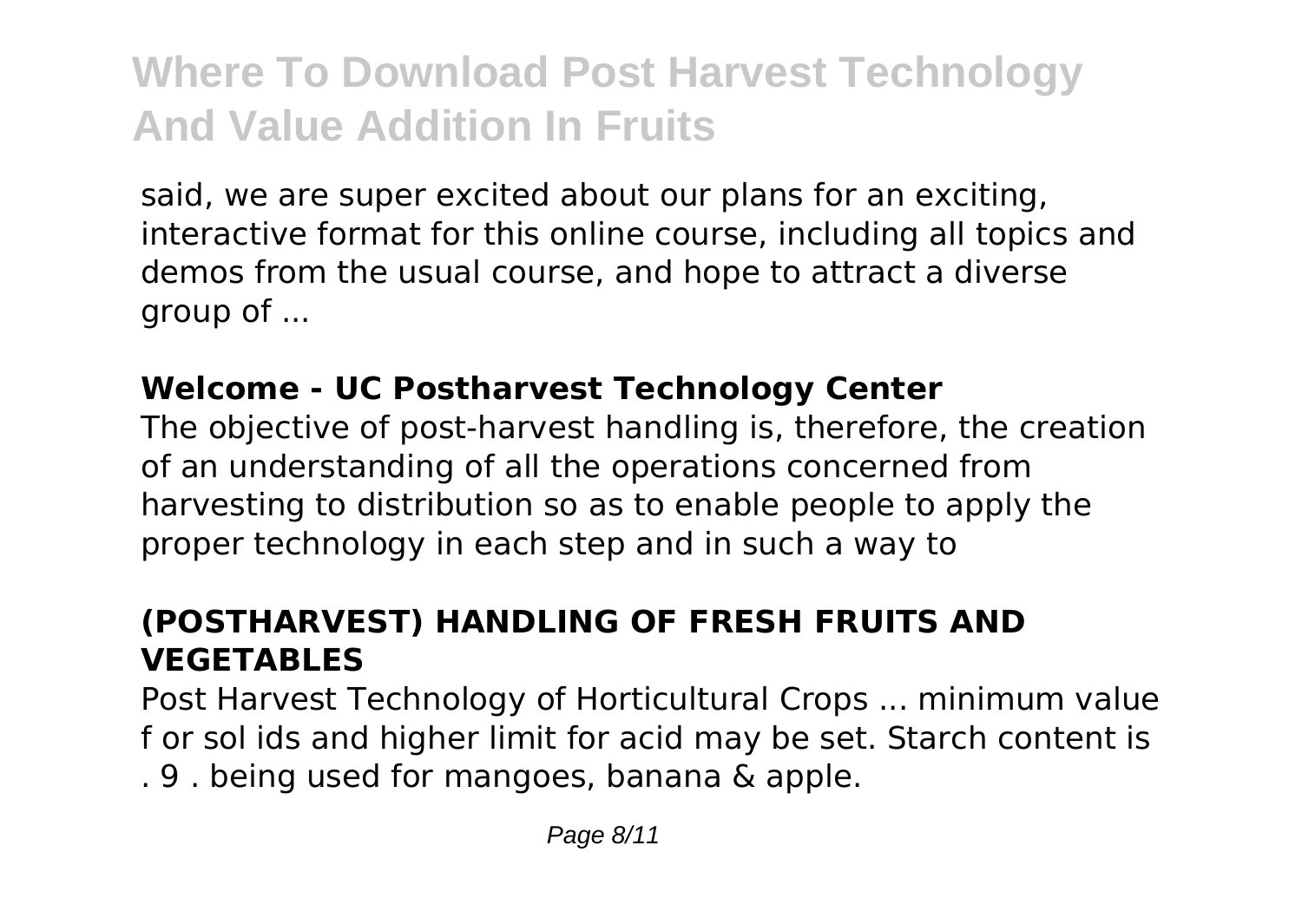#### **(PDF) Post Harvest Technology of Horticultural Crops**

Post Harvest Technology – It is a very important branch of Horticulture. Post Harvest Technology in Horticulture is related with the study of processing, preservation, Post Harvest Diseases and Their Management etc. Questions related with Post Harvest Technology are asked in different Agriculture Competitive Exams.

#### **Post Harvest Technology Multiple Choice Questions and**

**...**

Post harvest technology: Informetion about Post Harvest Technology. society to stimulate agricultural production; prevent post-harvest losses, improve nutrition and add value to the products.

### **Post Harvest technology | Agriculture Information ...** CHAPTER 2 - POST-HARVEST SYSTEM AND FOOD LOSSES. 2.1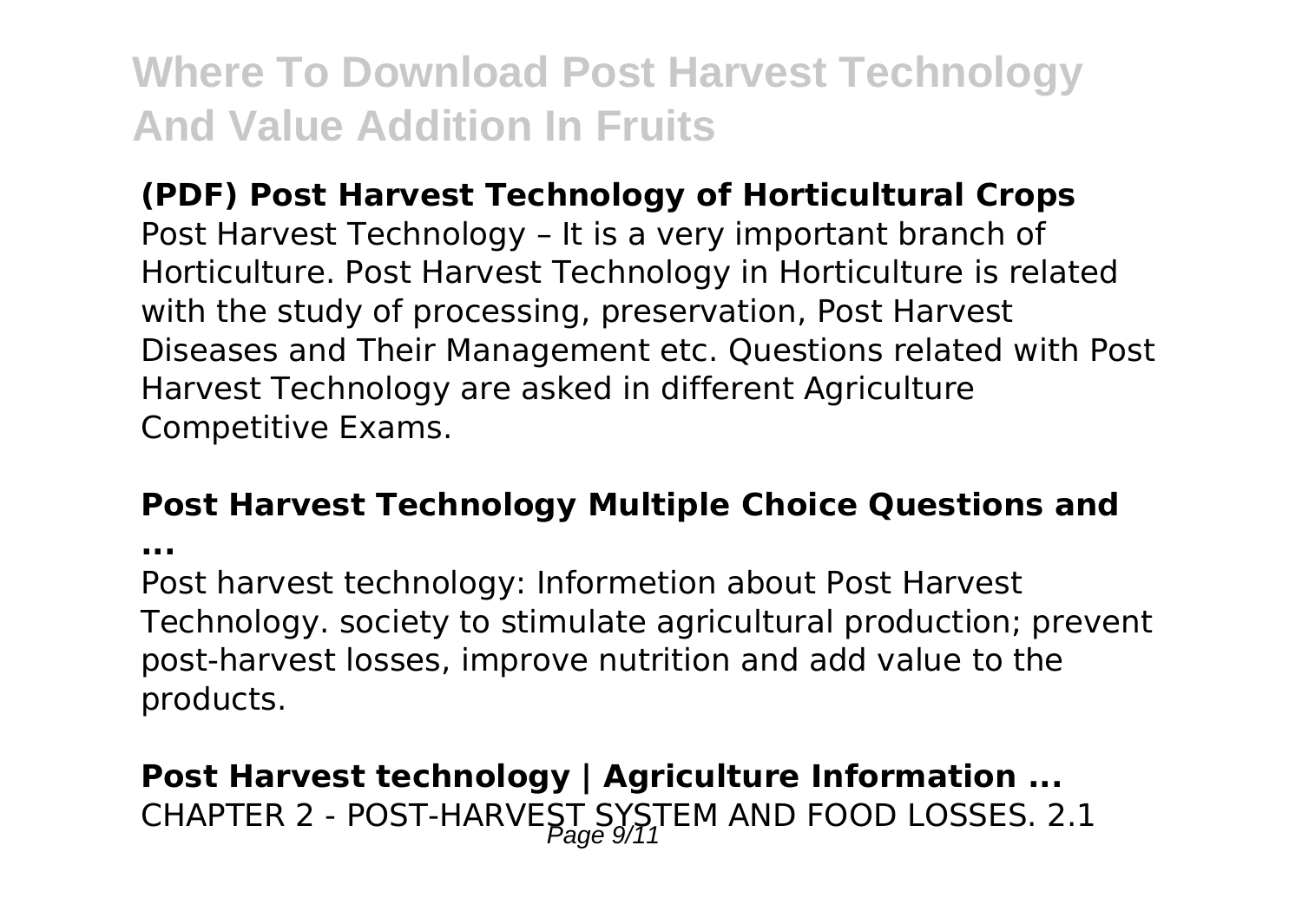Definition of the post-harvest system "Properly considered," Spurgeon says, "the post-harvest system should be thought of as encompassing the delivery of a crop from the time and place of harvest to the time and place of consumption, with minimum loss, maximum efficiency and maximum return for all involved" (The Hidden Harvest, 1976).

#### **CHAPTER 2 - POST-HARVEST SYSTEM AND FOOD LOSSES**

Post Harvest Technology- Importance and Role. Post harvest loss reduction technology encompasses the usage of optimum harvest factors, reduction of losses in handling, packaging, transportation and storage with modern infrastructure machinery, processing into a wide variety of products, home scale preservation with low cost technology.

### **TNAU Agritech Portal :: Post Harvest Technology** Post harvest technology and value addition in Food Processing